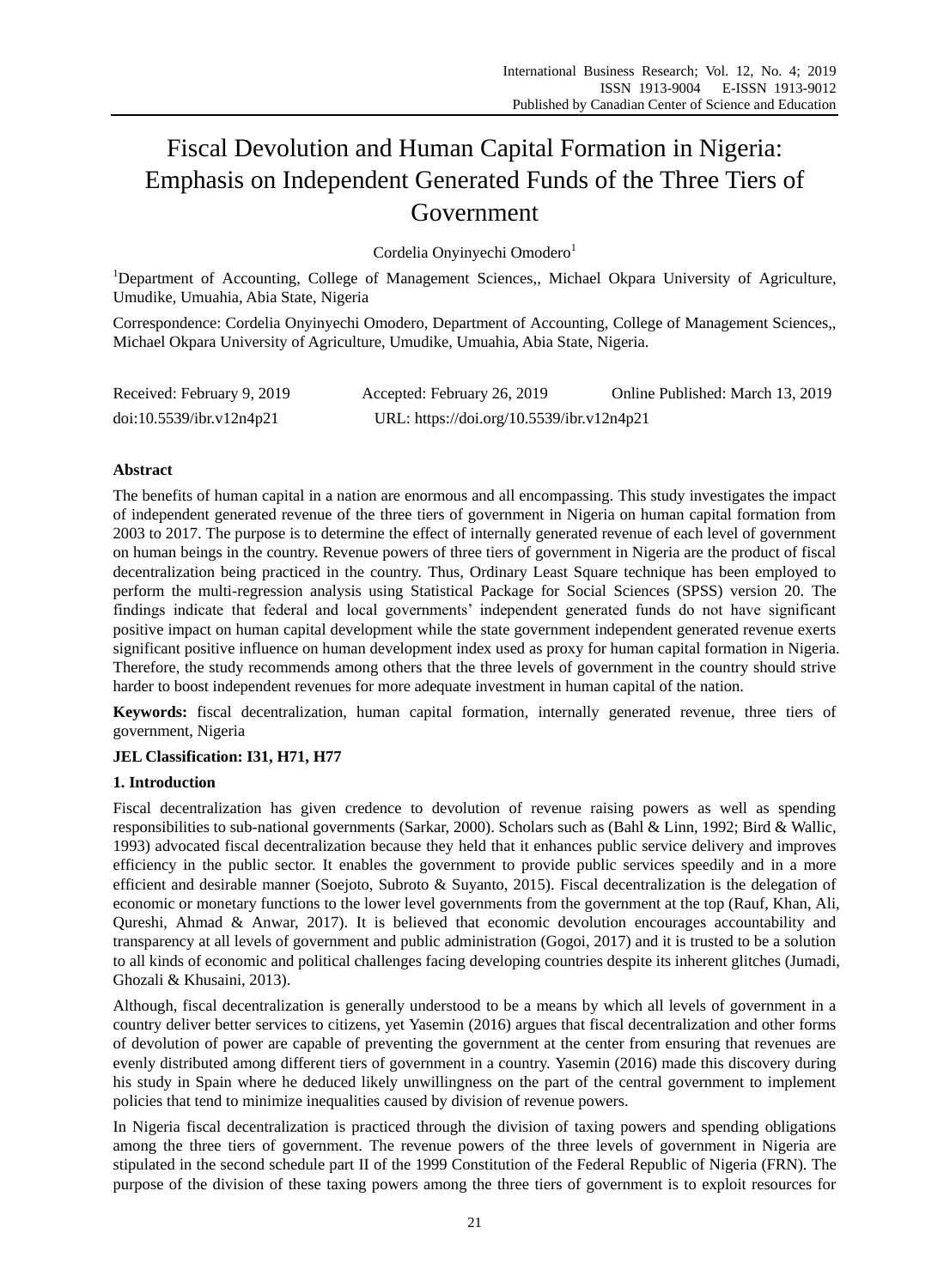proper public service delivery in the country. Human capital formation is the major aspect of public service delivery the independent revenues generated by the three tiers of government are meant to address in all earnest. This is because the quality of human capital a nation has determines its rapid growth socially and economically. The economic strength of Nigeria relies on the ability of the country to raise health human capital with the knowledge and expertise to ensure that the nation's economy meets the global standard of poverty management and reduction.

If government's budget on education, health and infrastructures that aid human capital development in Nigeria is critically evaluated, it will be fair to assert that the government has made some reasonable efforts. Some of the commendable efforts the government has made to develop human capital in the country is the provision of Tertiary Education Trust Fund (TETFUND) for infrastructural development in the government owned Universities, Polytechnics and Colleges of Education. Research grants are also given to Academic workers to carry out researches, publish journals and books. However, the crucial needs in the education and health sectors in the country deserve more government interventions and attention. The role of independent generated funds of the three tiers of government in affecting human capacity building in Nigeria is what this study is targeted to establish.

## *1.1 Objective of the Study*

The general objective of this study is to determine the impact of independent generated revenue on human capital formation in Nigeria.

The specific objectives are:

- 1. To examine the impact of federal government independent revenue on human capital development using human development index (HDI) as proxy.
- 2. To assess the effect of state government independent revenue on HDI.
- 3. To evaluate the influence of local government independent revenue on HDI.

# *1.2 Hypotheses*

The following study hypotheses have been formulated to achieve the above specific objectives:

Ho1: Federal government independent generated revenue does not have significant influence on

Human capital development (HDI) in Nigeria.

Ho2: State governments independent generated revenue does not significantly affect HDI.

Ho3: Local government independent generated revenue does not significantly influence HDI.

## **2. Literature Review**

#### *2.1 Conceptual Framework*

The Figure 1 below depicts the conceptual framework of the study. It shows the fiscal decentralization practiced in Nigeria with emphasis on revenues generated by the three tiers of government and the impact on human capital development represented by human development index.



Source: Author's desk research, 2019.

Figure 1. Independent Generated Revenue and Human Development Index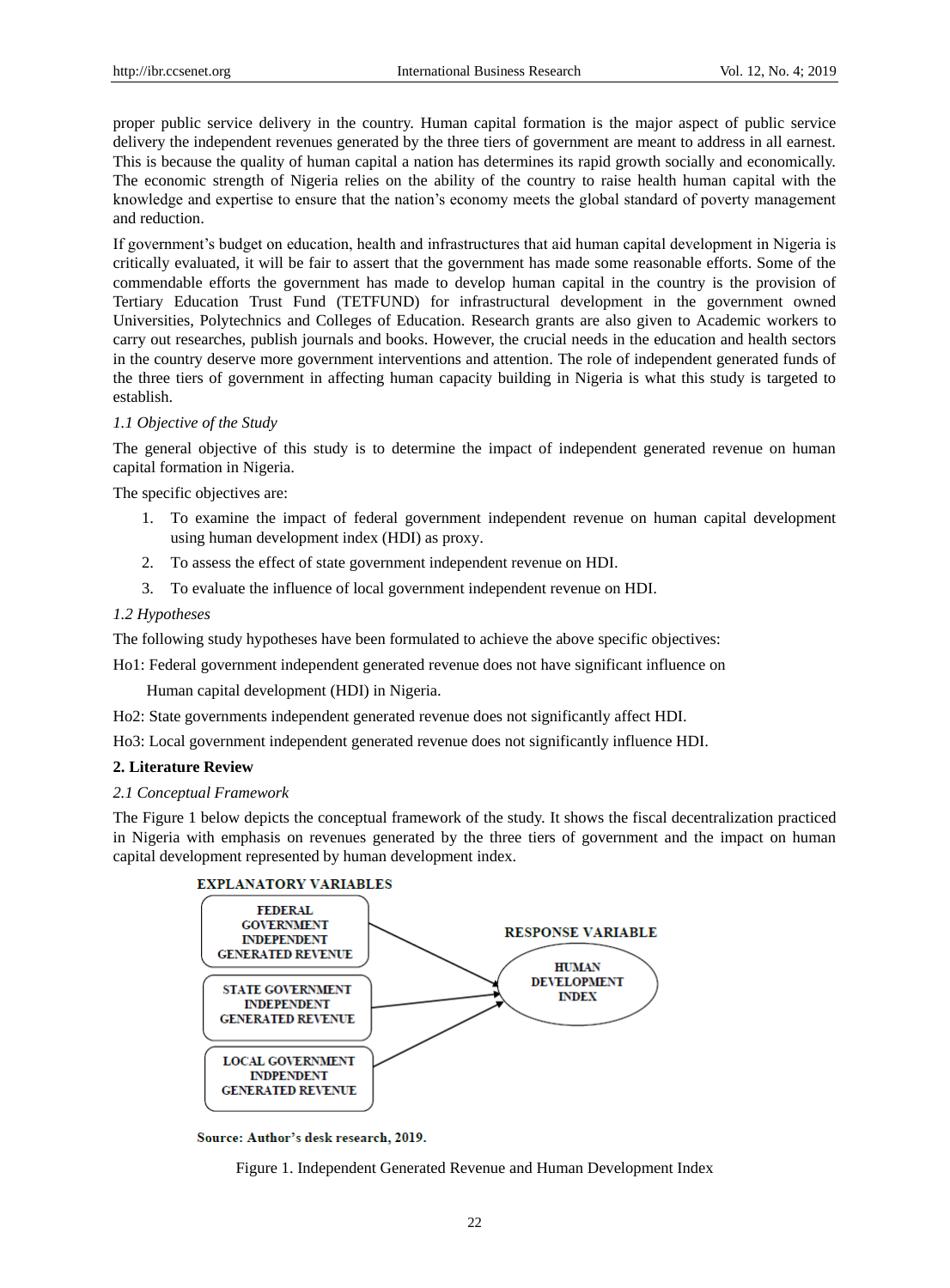#### 2.1.1 Independent Generated Revenue (IGR)

Abiola and Ehigiamusoe (2014) defined IGR as the revenue that the Federal government, State governments and Local government Councils generate within their areas of jurisdiction. Independent generated revenue in Nigeria are those non-oil sources of government revenue produced by the federal, states and local government councils which aid the enlargement and expansion of the entire non-oil revenue structure of the nation (Oti & Odey, 2017). Therefore, independent generated revenue is defined as the funds generated by the effort of different levels of government within their territory and confines allowed by the law and constitution of the country. Some revenue sources are not independently managed but are wholly owned by the federation; therefore, the extent to which the law of a nation allows each level of government to control resources will be the level of its operation.

#### 2.1.2 Fiscal Decentralization and Human Capital Development

Fiscal decentralization implies freeing certain governing capabilities to the elected bodies at local level within the confines of the law including the opportunity to establish taxable level for collection of some specific local taxes, as well as the right of use of the revenues according to the needs of the respective communities (Dragusha & Osmani, 2012). In addition, Ocheni and Agba (2018) posit that fiscal decentralization is the transfer of monetary authority and responsibilities from the Central government to other levels of government for the purpose of improving public service delivery, encouraging economic growth, prompting human capital development and increasing actual infrastructural development. Harbison (1973) describes human capital formation as the increasing and acquiring of a good number of healthy individuals who have the required expertise, capability, training, as well as understanding which are important for economic growth and expansion. Therefore, human development index (HDI) is the tool used by the United Nations Development Program (UNDP) to measure economic development of a nation using parameters such as: life expectancy, education and national income which is the standard of living (UNDP, 2018). Lin (2018) submits that the major issue with HDI is its failure to take into cognizance of the disparity among persons as well as the collective benefits and drawbacks in all areas of human endeavor. Ocheni & Agba (2018) maintain that fiscal decentralization that will produce the desired sustainable economic development of a nation in the area of public service delivery and efficiency in resource allocation should have human capacity building as a focus.

#### *2.2 Theoretical Framework*

The theoretical backing for this study is the Fiscal Decentralization Theory pioneered by Oates (1972) and supported by so many other scholars among them are (Bahl & Linn, 1992; Bird & Wallich, 1993). Fiscal decentralization theory states that revenue powers and spending responsibilities should be divided between the central government and the lower governments for the purpose of proper delivery of public goods and services. Proponents of this theory amplified it by submitting that local governments are closer to the people and understand their needs than the central government and so substantial revenue powers should be given to the lower governments to carry out expenditure responsibilities in their domain. Economic regionalization is also understood to be a transformation platform to improve public sector productivity, attract healthy competition among states and local governments in the area of public service delivery that boost human capital development for economic growth (Bahl & Linn, 1992; Bird & Wallich 1993). It is a system where government structure allows responsibilities, functions and resources to be shared between the higher and the lower government levels. The major aim of decentralizing revenue generation and expenditure responsibilities is to improve the efficiency of the public sector, eliminate the budget shortfalls, and develop human capital which promotes economic growth (Bird, 1993; Bird & Wallich, 1993; Bahl & Linn, 1992; Gramlich, 1993 and Oates, 1993). Despite the potential challenges of fiscal decentralization it helps to increase economic efficiency because local governments are better positioned than the central government to deliver public services that match local preferences and needs of the human beings in the country (Oates, 1972).

#### *2.3 Empirical Review*

Rashid and Saqid (2010) used econometric time series technique to analyze the relationship between human development and fiscal decentralization in Pakistan. The aim of the study was to establish the channels through which decentralization stimulates the pace of economic growth and influence the provision of health and education facilities across the Pakistan Provinces. The study established a long-run relationship between fiscal decentralization and human development. The findings also revealed that fiscal decentralization promoted human development and encouraged peaceful co-existence among the provinces in Pakistan.

Jumadi *et al.* (2013) carried out a study using panel data of 29 districts and 9 cities in East Java Province of Indonesia from 2007 to 2010. The aim of the study was to determine the effect of fiscal decentralization on various economic indices including human development. The findings revealed among others, that fiscal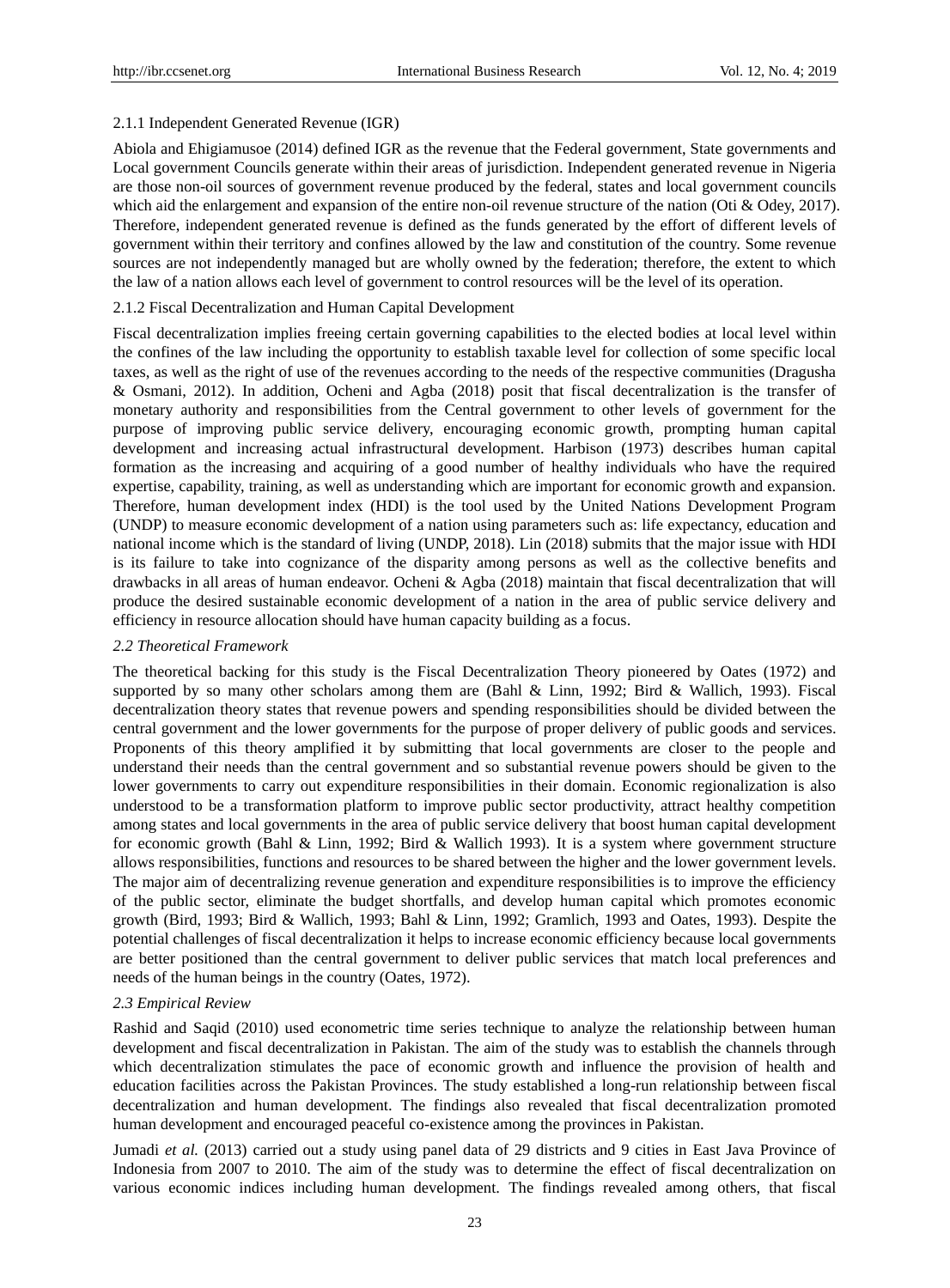decentralization impacted positively and significantly on human development and physical development. On the other hand, the study also indicated that human development and physical development had positive and significant influence on local economic growth in Indonesian districts and cities.

Soejoto *et al.* (2015) made use of theoretical and empirical literatures in the analysis of fiscal decentralization policy in promoting Indonesia human development. The study found that decentralized revenue had positive impact on human development due to the improvement on public service delivery and economic growth which in general led to reduction in poverty level in the country.

Udoh, Afangideh and Udeaja (2015) applied Autoregressive Distributed Lag (ARDL) approach to assess the impact of fiscal decentralization on human resource development in Nigeria from 1980-2012. The findings revealed that expenditure decentralization exerted negative effect on human resource development.

Iftikhar (2016) did a cross-country study using 62 countries to investigate the effects of fiscal decentralization on the education sector. Though the study revealed that teaching quality was not maintained despite the tendency of sub-national governments to increase funds allocated to education, all the same, there was evidence of positive effect on local social needs.

Rauf *et al.* (2017) employed annual time series data from 1972-2009 to examine the effect of fiscal decentralization on education sector in Pakistan. Using education as proxy for public service delivery, the study found support for fiscal decentralization theory that devolution of expenditure responsibilities among all levels of government advances public service delivery because school enrollment in Pakistan generally improved as economic regionalization is being implemented.

Gogoi (2017) made use of human development index of 2011 and devolution index of 2009 to assess the impact of fiscal decentralization on human development in a comparative study of Assam with other states in India. The study found a moderately positive relationship of 38% which indicated that the human development in Indian states could not promptly respond to the fiscal decentralization outcomes evidenced by developmental economic and social changes in India.

Shelleh (2017) employed a panel data of 31 developing countries from 1984-2012 to examine the impact of fiscal decentralization on three indicators of institutional quality which he identified as: democratic accountability, corruption, law and order. The study revealed that, expenditure decentralization promoted institutional quality while the revenue decentralization weakened the system.

# *2.4 Research Gap*

Studies on fiscal decentralization are numerous, though the selected studies reviewed above were carried out in different countries and on different areas of power devolution, but this study tries to carve a niche by filling a gap in the area of impact analysis of independent generated revenue of the three levels of government on human development in Nigeria. The revenue power of the three tiers of government in Nigeria is a product of fiscal decentralization practiced in the country. However, the effect of these taxing powers on human beings that determine economic growth in the country has been scarcely verified, hence the study is motivated to provide an empirical evidence in this area.

#### **3. Methodology**

This study employs an ex-post facto research design which involves using secondary form of data that are not under the control of the researcher. The dependent variable is the Human Development Index (HDI) used as proxy for human capital formation in Nigeria. The data on HDI were collected from the United Nations Development Programme (UNDP) reports. The independent variables include: federal government independent generated revenue (FIGR), State governments independent generated revenue (SIGR) and local governments independent generated revenue (LIGR).

The data on FIGR were extracted from Central Bank of Nigeria (CBN) annual reports as captured under the fiscal policy while the data for SIGR and LIGR emanated from CBN Statistical Bulletin, 2017 edition. In order to achieve uniformity of the data sets, all the data were expressed in a logarithm formula except the HDI which were already stated in a logged form. The data were analyzed with Statistical Package for Social Sciences (SPSS) version 20. All the hypotheses for this study are null hypotheses and the rejection criterion is that if the p-value is less than 5%, Ho is rejected and if the p-value if greater than 5% level of significance Ho is accepted.

The multiple regression model adopted is:

HDI =  $\beta 0 + \beta_1 (LOGFIGR) + \beta_2 (LOGSIGR) + \beta_3 (LOGLIGR) + \varepsilon$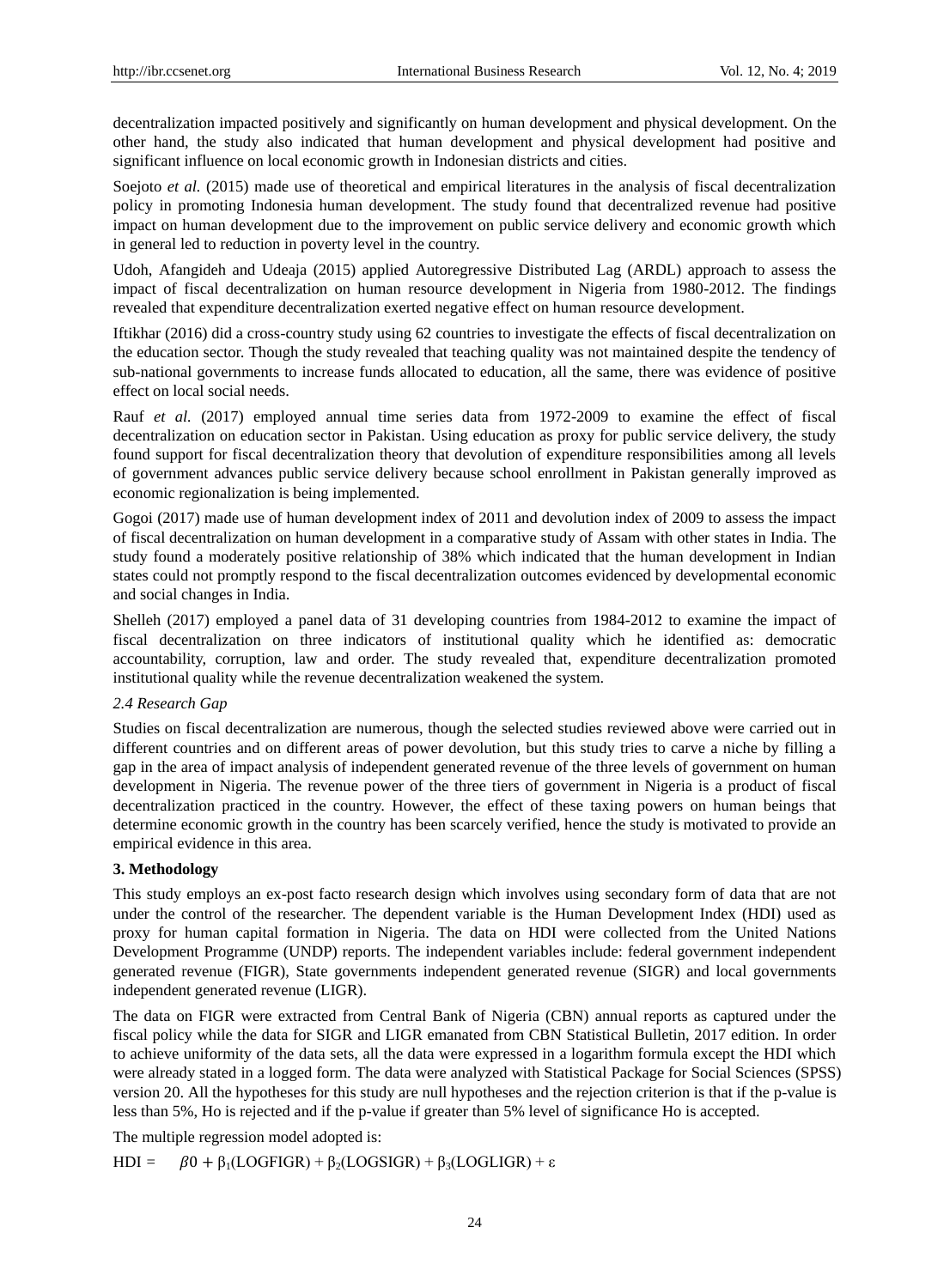Where,

| $HDI =$ | Human Development Index                                 |  |  |  |
|---------|---------------------------------------------------------|--|--|--|
|         | FIGR = Federal Government Independent Generated Revenue |  |  |  |
|         | $SIGR = State Government Independent Generate Revenue$  |  |  |  |
|         | $LIGR = Local Government Independent Generated$ Revenue |  |  |  |
|         | $\beta 0 =$ Constant                                    |  |  |  |
|         | $\beta_1 - \beta_3 =$ Regression Coefficients           |  |  |  |
|         | $\varepsilon$ = error term                              |  |  |  |

A Priori economic expectation:

 $\beta_1, \beta_2, \beta_3 > 0$ 

The a priori economic expectation is that FIGR, SIGR and LIGR should be greater than zero signifying positive impact on HDI.

# **4. Data Analysis and Interpretations**



Figure 2. Trend of IGR and HDI in Nigeria from 2003-2017 SOURCE OF DATE: CBN STATISTICAL BULLETIN, 2017 EDITION AND UNDP, 2018.

Figure 1 above shows the trend of independent revenue generated by the three tiers of government in Nigeria and the human development index from 2003-2017. The figure 1above shows that the SIGR progressed more than the other explanatory variables, followed by the FIGR and finally the LIGR. The policy and economic implication is that the three levels of government in Nigeria need to strive harder to generate revenue independently to boost human capital capacity in the country. The undue dependence on allocation from the federation account should be curtailed to ensure that the maximum benefit of fiscal decentralization in the area of revenue and public service delivery is realized in all areas of human lives in the country.

Table 1. Model Summary Of Results

| Model                                                |  | R Square | <b>Adjusted R Square</b> | Std. Error of the Estimate | Durbin-Watson |
|------------------------------------------------------|--|----------|--------------------------|----------------------------|---------------|
|                                                      |  |          | 786                      | .012910664                 | .824          |
| a. Predictors: (Constant), LOGLIGR, LOGFIGR, LOGSIGR |  |          |                          |                            |               |
| b. Dependent Variable: HDI                           |  |          |                          |                            |               |

Source: Author's computation, 2019.

Table 1 above gives the summary results of the model applied in this study. R is the correlation coefficient which measures the strength of linear relationship between two variables, therefore the closer the value to 1.0 or -1.0, the stronger the association between the two variables (Gujarati & Porter, 2009:20). The value of R which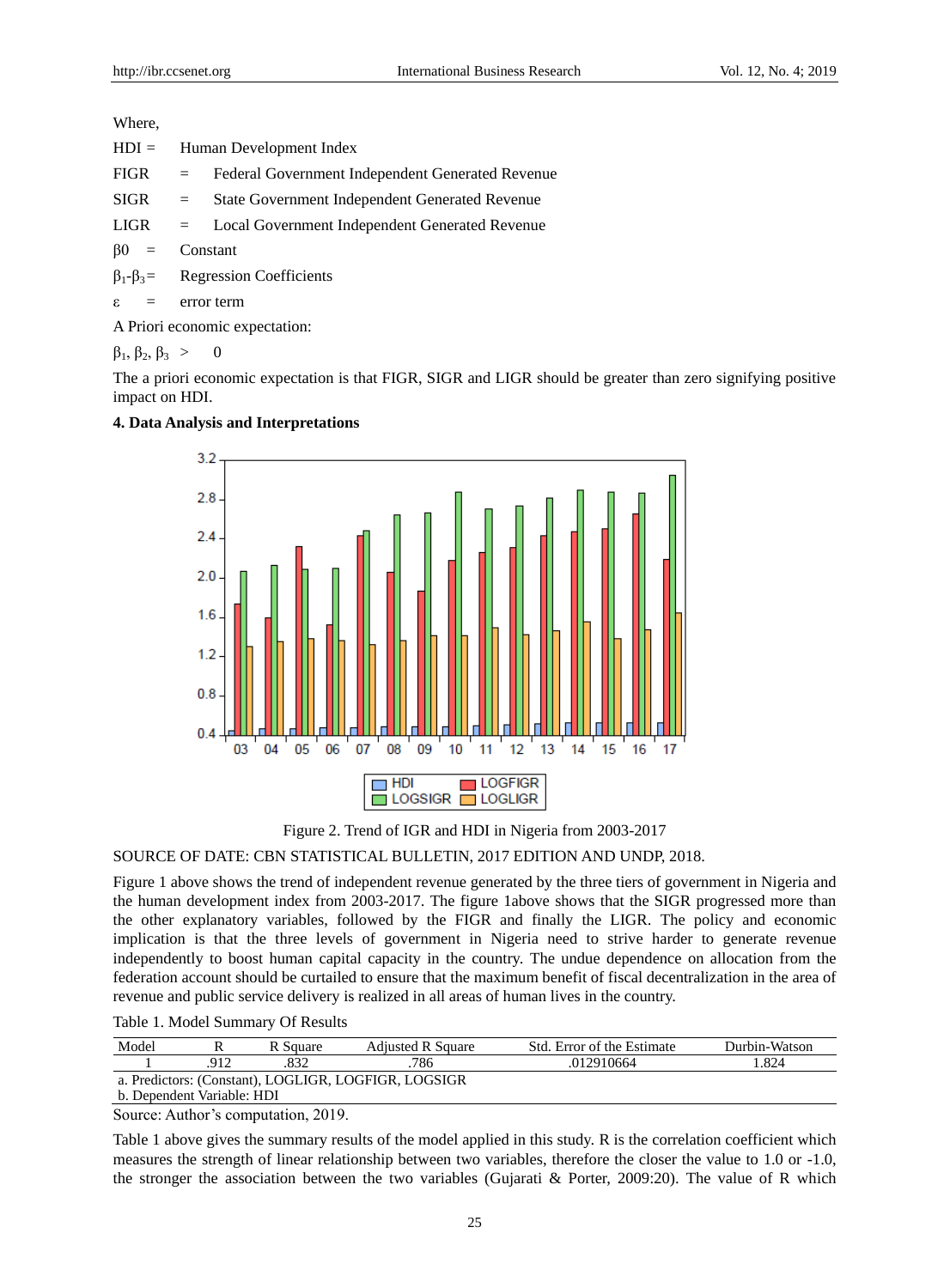signifies the correlation between the dependent and the independent variables is 91.2%. It shows the existence of a strong and positive relationship between the explanatory variables (FIGR, SIGR and LIGR) and the response variable (HDI).

R Square is the coefficient of determination which represents the square value of the R, which is the correlation value. It shows the extent to which the independent variables account for the variation in the depend variable (Gujarati & Porter, 2009:493). From table 1 above it can be observed that the  $R^2$  has the value of 83.2% which is very substantial. Therefore, it indicates the magnitude of the variation in HDI that independent variables can explain, while the remaining 12.8% is attributable to other factors that were not included in the model. Adjusted  $R<sup>2</sup>$  shows the increase on R square caused by the total sum of independent variable.

Serial correlation also known as autocorrelation is the degree of a relationship between the error terms (Gujarati & Porter, 2009: 412). Durbin-Watson test is used to test autocorrelation, and holds that values approaching 0 indicate positive autocorrelation, and values toward 4 indicate negative autocorrelation (Gujarati & Porter, 2009: 434-435). However, values under 1 or more than 3 are a definite cause for concern (Durbin & Watson, 1950, 1951; Field, 2009). The Durbin-Watson of this study is 1.824 which is approximately 2 indicating absence of serial correlation in the regression results and also satisfies the basic assumption of regression models that the error terms are independent (Australian Property Institute, 2015:487).

| Model |                            | Sum of Squares |     | Mean Square |        | Sig. |
|-------|----------------------------|----------------|-----|-------------|--------|------|
|       | Regression                 | .009           |     | .003        | 18.169 | .000 |
|       | Residual                   | .002           |     | .000        |        |      |
|       | Total                      | .011           | l 4 |             |        |      |
|       | a. Dependent Variable: HDI |                |     |             |        |      |

b. Predictors: (Constant), LOGLIGR, LOGFIGR, LOGSIGR

Source: Author's computation, 2019.

F-test is a test to establish the overall significance of the estimated regression analysis. It indicates the significance of the coefficients in the model for the number of independent variables used in the analysis (Gujarati & Porter, 2009:240-242). Therefore, the F-statistics in this study is  $18.169$  with the p-value of 0.000 < 0.05 level of significance. This result shows that the value of F is statistically significant and the model is suitable for the study. Thus, the implication is that the independent variables (FIGR, SIGR and LIGR) jointly influence HDI positively and significantly.

| Table 3. Regression Correlations and Coefficients |  |  |
|---------------------------------------------------|--|--|
|---------------------------------------------------|--|--|

| Model |                            | Unstandardized Coefficients |            | Standardized<br>Coefficients |       | Sig. |
|-------|----------------------------|-----------------------------|------------|------------------------------|-------|------|
|       |                            |                             | Std. Error | Beta                         |       |      |
|       | (Constant)                 | .223                        | .058       |                              | 3.861 | .003 |
|       | LOGFIGR                    | .018                        | .014       | .229                         | 1.365 | .199 |
|       | LOGSIGR                    | .043                        | .018       | .529                         | 2.407 | .035 |
|       | LOGLIGR                    | .084                        | .055       | .275                         | 1.529 | .155 |
|       | a. Dependent Variable: HDI |                             |            |                              |       |      |

Source: Author's computation, 2019.

The regression result of the model from table 3 above is a follows:

 $HDI = 0.223 + 0.018FIGR + 0.043SIGR + 0.084LIGR$ .

The t-test on table 3 above is used to determine the acceptance or otherwise rejection of the null hypotheses earlier formulated.

# **HYPOTHESIS I**

Ho<sub>1</sub>: Federal government independent generated revenue does not have significant influence On Human capital development (HDI) in Nigeria.

The result on table 3 above indicates that FIGR t-test is 1.365 and the p-value is  $0.199 > 0.05$  level of significance. This result shows that FIGR does not have significant positive impact on HDI, therefore,  $Ho_1$  is accepted and the alternative which suggests otherwise rejected. The result of this current study agrees with the findings of Shelleh (2017) but conflicts with the results of (Rashid & Saqid, 2010; Jumad *et al.,* 2013; Soejoto *et al.,* 2015) who found evidence that fiscal decentralization influences human capital development positively and significantly.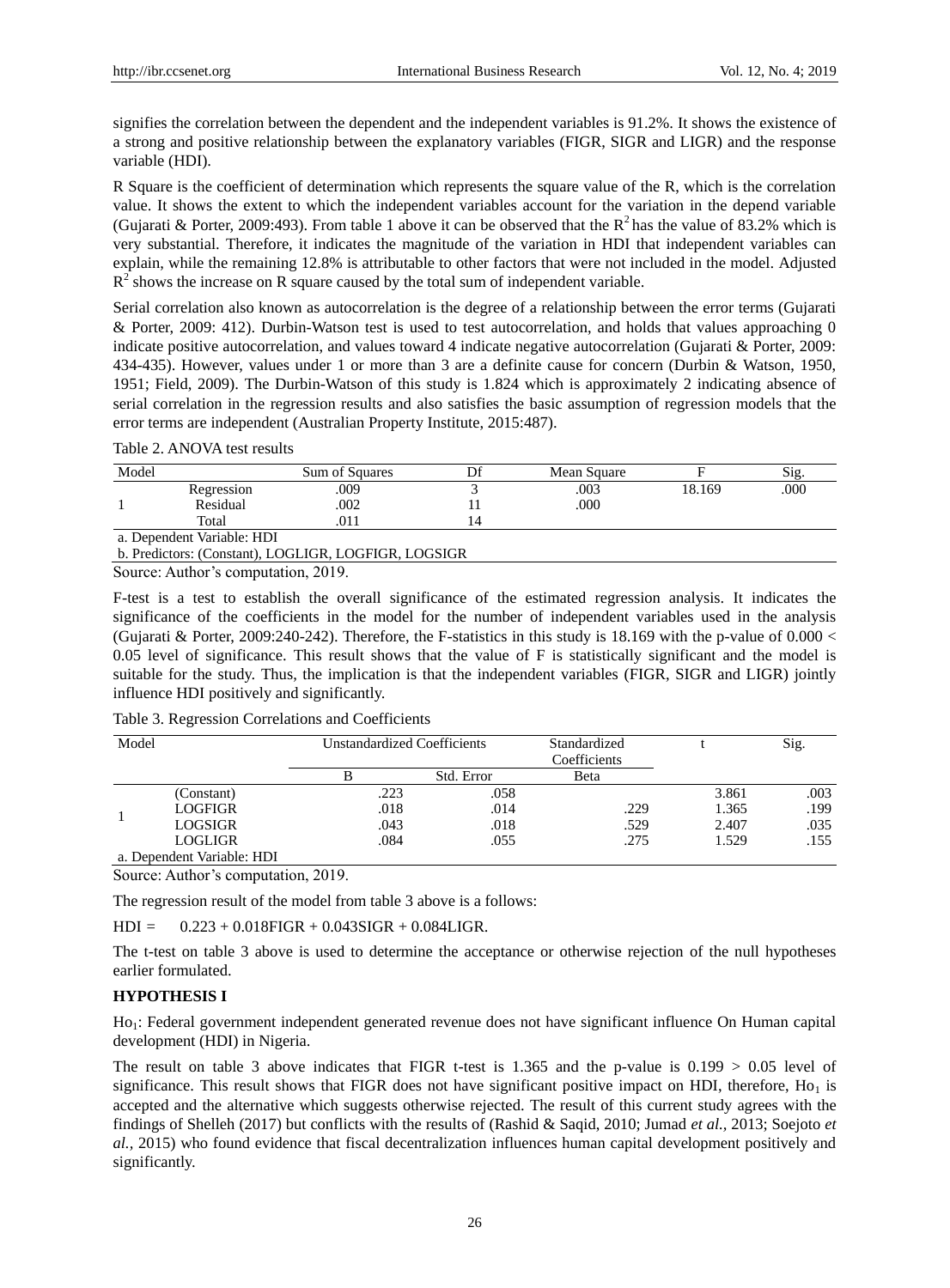## **HYPOTHESIS II**

Ho2: State governments independent generated revenue does not significantly affect HDI.

SIGR t-test is 2.407 with the p-value of 0.035 < 0.05 significance level. This result implies that SIGR have significant and positive impact on HDI, therefore,  $H_0$  is rejected and the alternative established. The result of SIGR is in line with the findings of (Rashid & Saqid, 2010; Jumad *et al.,* 2013; Soejoto *et al.,* 2015) but disagrees with Shelleh (2017) who found that revenue fiscal decentralization deteriorated institutional quality of 31 developing countries studied.

# **HYPOTHESIS III**

Ho3: Local government independent generated revenue does not significantly influence HDI.

The result on table 3 above shows that LIGR t-test is  $1.529$  and the p-value is  $0.155 > 0.05$  level of significance. This result shows that LIGR does not have significant positive impact on HDI, therefore, Ho<sub>3</sub> is accepted and the alternative which suggests otherwise declined. The regression result for LIGR agrees with the findings of Shelleh (2017) but conflicts with the results of (Rashid & Saqid, 2010; Jumad *et al.,* 2013; Soejoto *et al.,* 2015) who found evidence that fiscal decentralization influences human capital development positively and significantly.

#### **5. Conclusion and Recommendations**

# *5.1 Conclusion*

The regression result of this study shows that federal government independent revenue effort is not sufficient to match with the spending responsibilities of the federal government on human capacity building outside the statutory allocation. In other words, it is evident that statutory allocation is heavily relied upon to shoulder federal government share of expenditure obligations on human capital development in the country. Besides negligence of human capital formation on the part of the federal government, this situation is also as a result of revenue leakages and corruption in the public sector preventing the flow of revenue into the federal government account. Although, the Treasury Single Account (TSA) was initiated in 2015 to curb this menace in the public sector administrative process, however, it is obvious that revenue leakages still occur.

#### *5.2 Recommendations*

Therefore, the study is recommending that all channels through which revenues are diverted for personal and selfish use of public officers should be checked and blocked. The federal government should consider human capital development as a major economic growth element to be encouraged.

There is a statistical evidence from the study that state governments' independent revenue influences human capital development in the country. This is a move in the right direction. However, the study recommends more revenue generation effort to cope with the pressing needs of human capital formation in the states, because there are states in Nigeria where majority of the youths are school drop outs coupled with high rate of illiteracy. Therefore, every state in the federation should work harder to develop the human beings for proper economic expansion in the country.

LIGR did not meet the a priori economic expectation, as a result, the study also recommends rigorous move to exploit all revenue opportunities in the local government areas and within the ambit of the law and constitution. If these resources are well harnessed, they will help to improve the local needs of people and encourage more skill acquisition among jobless youths and women.

#### **Acknowledgements**

This research is part of the Author's PhD research work supported by research grant from the Institute of Chartered Accountants Nigeria (ICAN). I sincerely appreciate Prof. John Uzoma Ihendinihu and Prof. Kabiru Isa Dandago for their mentorship and professional guidance.

## **References**

- Abiola, G. A., & Ehigiamusoe, U. K. (2014). Analysis of internally generated revenue. And itsImplications on fiscal viability of states governments in Nigeria. *Journal of Empirical Economics, 2*(3), 216-228.
- Australian Property Institute. (2015). *The valuation of real estate*. 2<sup>nd</sup> Edition. Canberra, Australia: Appraisal Institute.
- Bahl, R. W., & Linn, J. (1992). *Urban public finance in developing countries*. Oxford University Press, New York.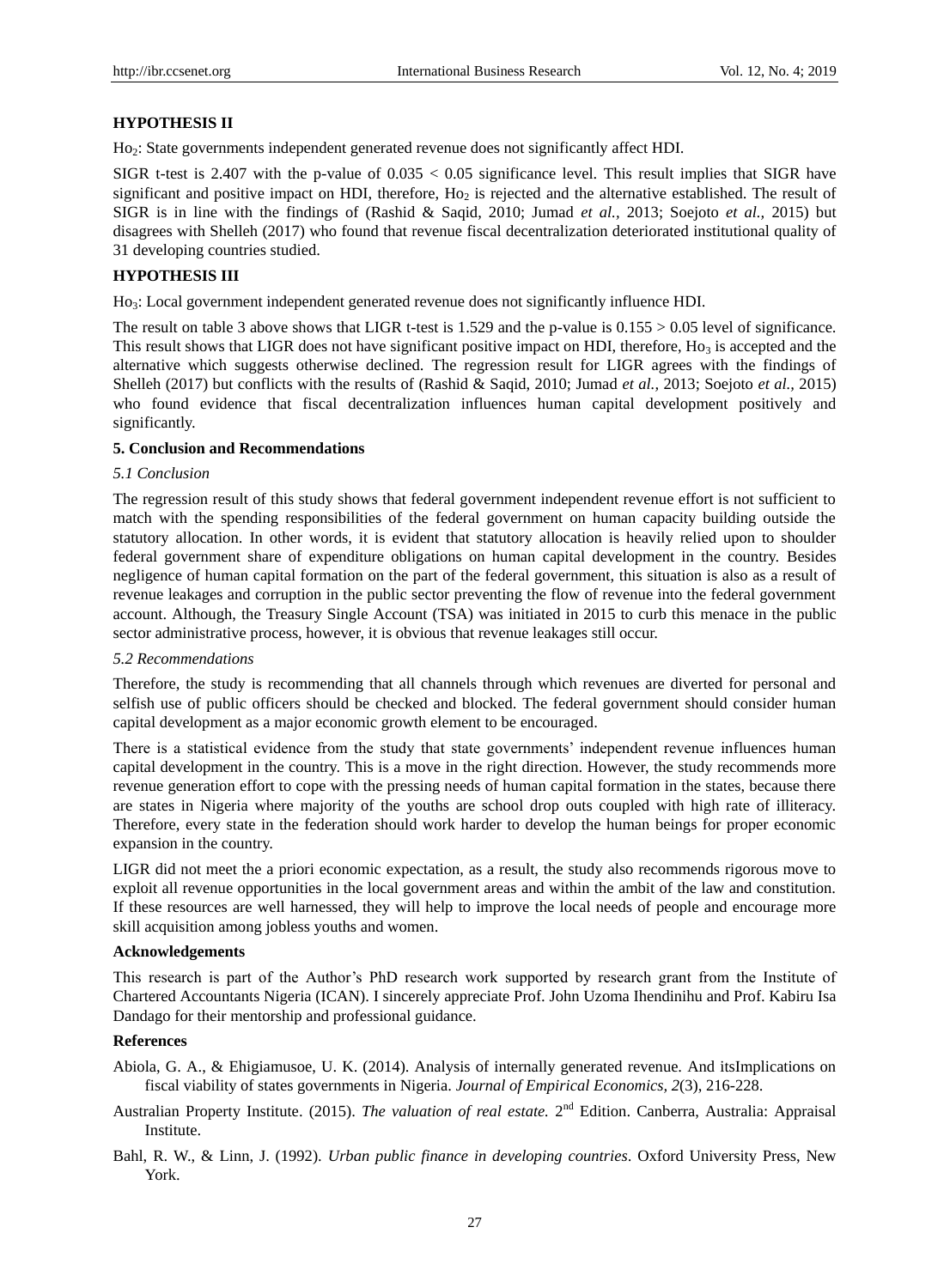- Bird, R. M. (1993). Threading the fiscal labyrinth: some issues in fiscal decentralization. *National Tax Journal XLVI*(2), 207-227.
- Bird, R. M., & Wallich, C. (1993). *Fiscal decentralization and intergovernmental relations in Transition economies: towards a systematic framework of Analysis*. Country Economics Department working paper, WorldBank, Washington D.C.
- Central Bank of Nigeria (2017). CBN Statistical Bulletin. Abuja, Nigeria.
- Constitution of the Federal Republic of Nigeria (1999). *Second Schedule.* Part 1: Exclusive List. Part 11: Concurrent Legislative List. Part 111 Supplemental and Interpretation.
- Dragusha, B., & Osmani, E. (2012). The effects of fiscal decentralization in Albania. *Iliria International Review, 2*(1), 21-34. https://doi.org/10.21113/iir.v2i1.160
- Durbin, J., & Watson, G. S. (1950). Testing for Serial Correlation in Least Squares Regression, I. *[Biometrika,](https://en.wikipedia.org/wiki/Biometrika) 37*(3–4), 409-428.
- Durbin, J., & Watson, G. S. (1951). Testing for Serial Correlation in Least Squares Regression, II. *Biometrika, 38*(1–2), 159-179. https://doi.org/10.1093/biomet/38.1-2.159
- Field, A. P. (2009). *Discovering statistics using SPSS: and sex and drugs and rock 'n' roll (3rd Edition).* London. Sage.
- Gogoi, A. (2017). A study on impact of fiscal decentralization on human capital development in India and an insight into the scenario of fiscal decentralization in Assam compared to India. *International Journal of Interdisciplinary and Multidisciplinary Studies (IJIMS), 4*(3), 524-535.
- Gramlich, E. M. (1993). A policy-maker's guide to fiscal decentralization. *National Tax Journal, XLVI*(2), 229-235.
- Gujarati, D. N., & Porter, D. C. (2009). *[Basic Econometrics](https://books.google.com/books?id=6l1CPgAACAAJ) (5th Ed.).* Boston: McGraw-Hill Irwin. [ISBN](https://en.wikipedia.org/wiki/International_Standard_Book_Number) [978-0-07-337577-9.](https://en.wikipedia.org/wiki/Special:BookSources/978-0-07-337577-9)
- Harbison, F. H. (1973). *Human resources as the Wealth of Nations.* New York: Oxford University Press.
- Iftikhar, A. (2016). Assessing the effects of fiscal decentralization on the Education Sector: A Cross-country Analysis. *The Lahore Journal of Economics, 21*(2), *53-96.*
- Jumadi, M. P., Ghozali, M., & Khusaini, M. (2013). The impact of fiscal decentralization on local Economic development in East Java. *IOSR Journal of Humanities and Social Sciences, 13*(1), 01-07. https://doi.org/10.9790/0837-1310107
- Lin, Y. (2018). Measuring well-being: A multidimensional index integrity subjective well-being And preferences. *Journal of Human Development and Capabilities, 19*(4), 456-476. https://doi.org/10.1080/19452829.2018.1474859
- Oates, W. E. (1972). *Fiscal federalism*. New York: Harcourt Brace Jovanovich.
- Oates, W. E. (1993). Fiscal decentralization and economic development. *National Tax Journal, XLVI*(2), 237-243.
- Ocheni, S. I., & Agba, M. S. (2018). Fiscal decentralization, public expenditure management and Human capital development in Nigeria. *Academic Journal of Interdisciplinary Studies, 7*(1), 153-162. https://doi.org/10.2478/ajis-2018-0016
- Oti, P., & Odey, F. I. (2017). Analysis of internally generated revenue and capital expenditure Utilization in Cross River State, Nigeria. *International Journal of Development and Economic Sustainability, 6*(1), 9-18.
- Rashid, M., & Sadiq, S. (2010). Impact of fiscal decentralization on human development: A case Study of Pakistan. *The Pakistan Development Review, 49*(4), 513-530.
- Rauf et al., (2017). Fiscal decentralization and delivery of public services: Evidence from Education Sector in Pakistan. *Studies in Business and Economics, 12*(1), 174-184. https://doi.org/10.1515/sbe-2017-0013
- Shelleh, Z. (2017). *Impact of fiscal decentralization on institutional quality: Evidence from Developing Countries.* M.A. Degree Thesis submitted to the Department of Economics Of the University of Ottawa, Ontario.
- Soejoto, A., Subroto, W. T., & Suyanto (2015). Fiscal decentralization policy in promoting Indonesia Human Development. *International Journal of Economics and Financial Issues, 5*(3), 763-771.